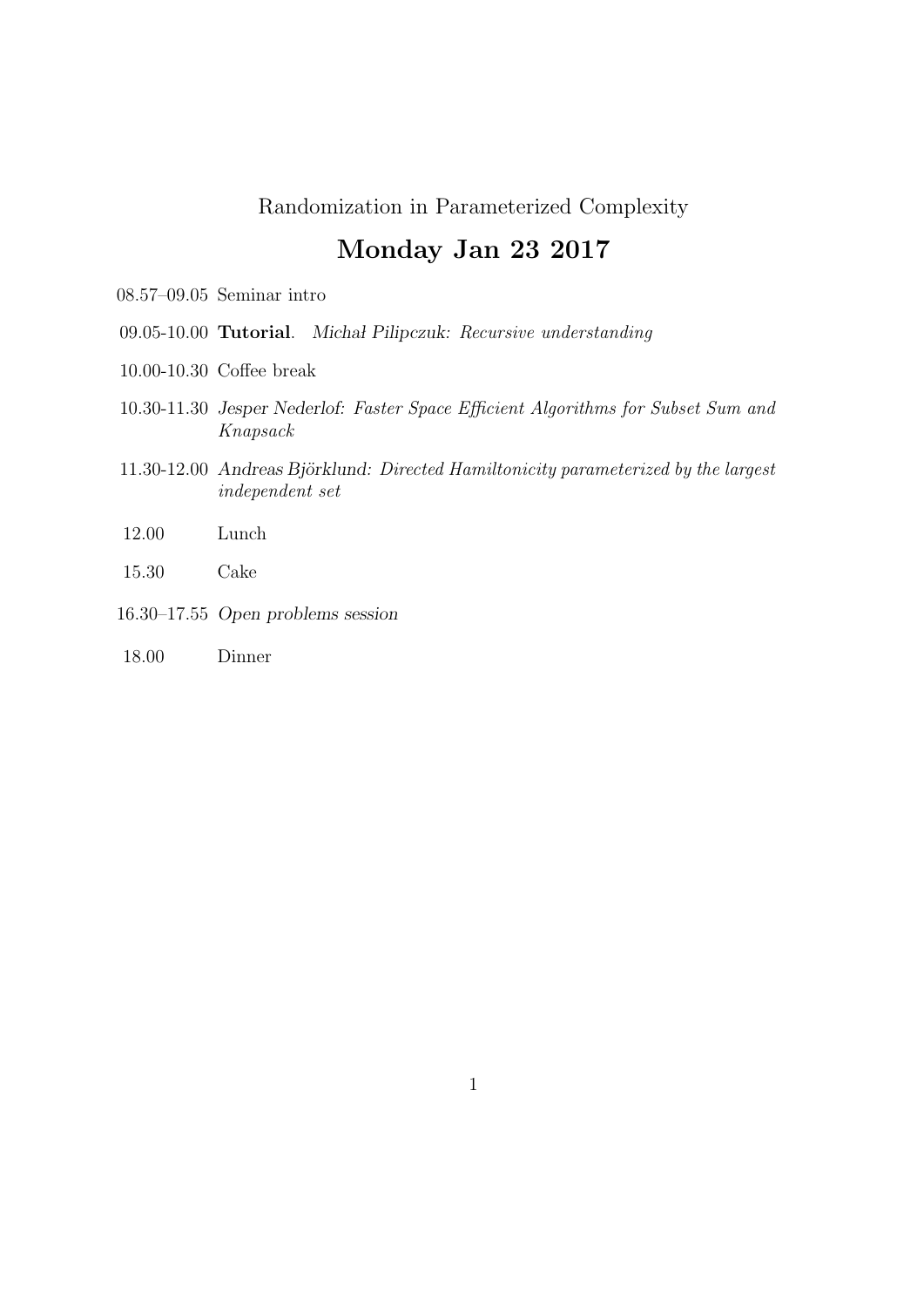### Tuesday Jan 24 2017

- 09.00-10.00 Tutorial. Meirav Zehavi: k-Path of Algorithms
- 10.00-10.30 Coffee break
- 10.30-11.00 Saket Saurabh: Exact Algorithms via Monotone Local Search
- 11.00-11.30 Lukasz Kowalik: Improving TSP tours using dynamic programming over tree decomposition
- 11.30-12.00 Stefan Szeider: Backdoors for Constraint Satisfaction
- 12.15 Lunch
- 15.30 Cake
- 16.00-16.30 Petteri Kaski: How proofs are prepared at Camelot
- 16.30-17.00 Tobias Friedrich: Average-Case Analysis of Parameterized Problems
- 17.00-17.30 Radu Curticapean: Recent insights into counting small patterns
- 17.30-18.00 Holger Dell: Finding Detours is Fixed-parameter Tractable
- 18.00 Dinner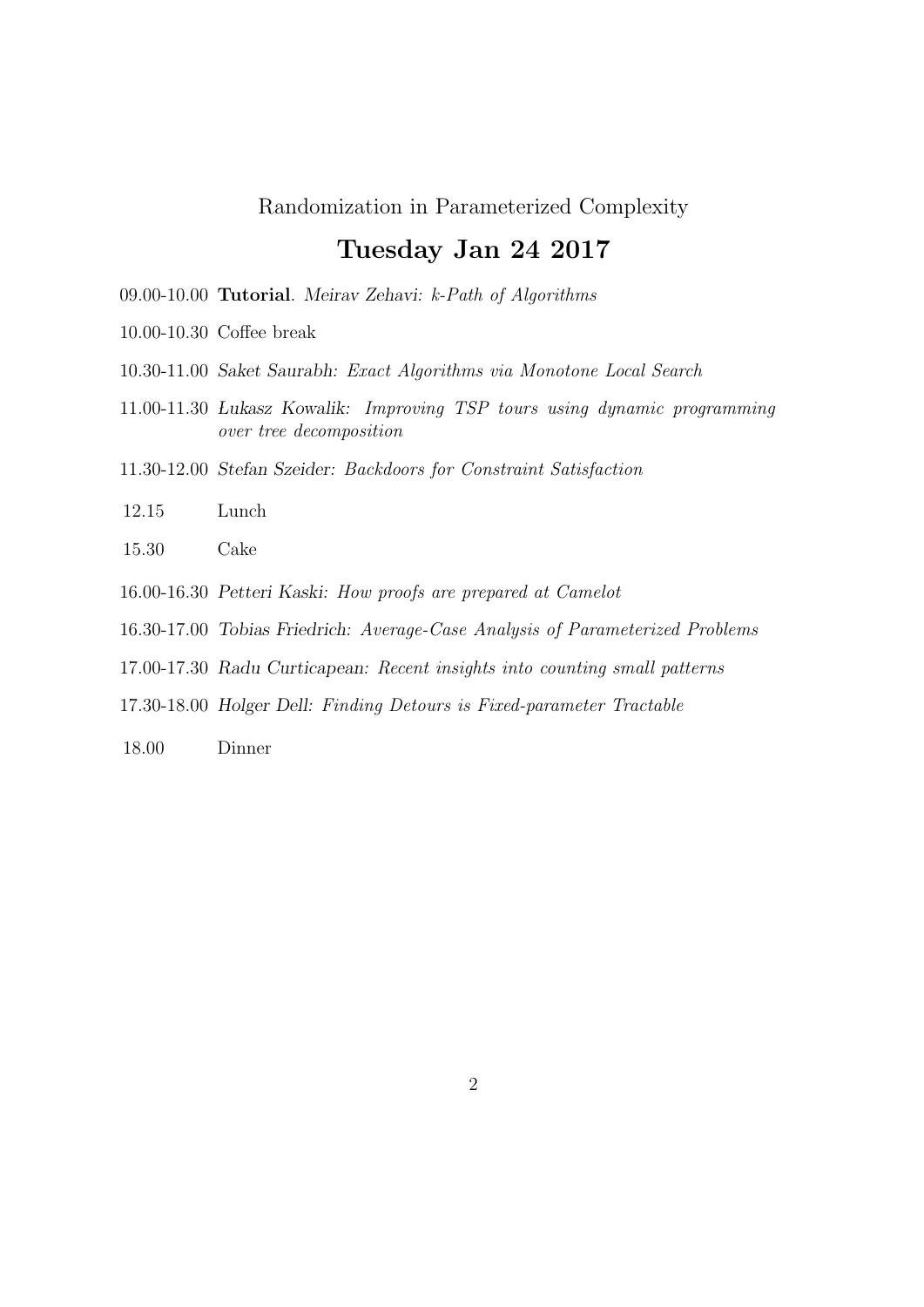## Wednesday Jan 25 2017

- 09.00-10.00 Tutorial. David P. Woodruff: Parameterized Algorithms for Matrix Factorization Problems
- 10.00-10.30 Coffee break
- 10.30-11.00 Ramanujan Sridharan: Lossy Kernelization I
- 10.30-11.00 Fahad Panolan: Lossy Kernelization II: Cycle Packing
- 11.30-12.00 Daniel Lokshtanov: Lossy Kernelization, III: Lower Bounds
- 12.15 Lunch
- 15.30 Cake
- 18.00 Dinner